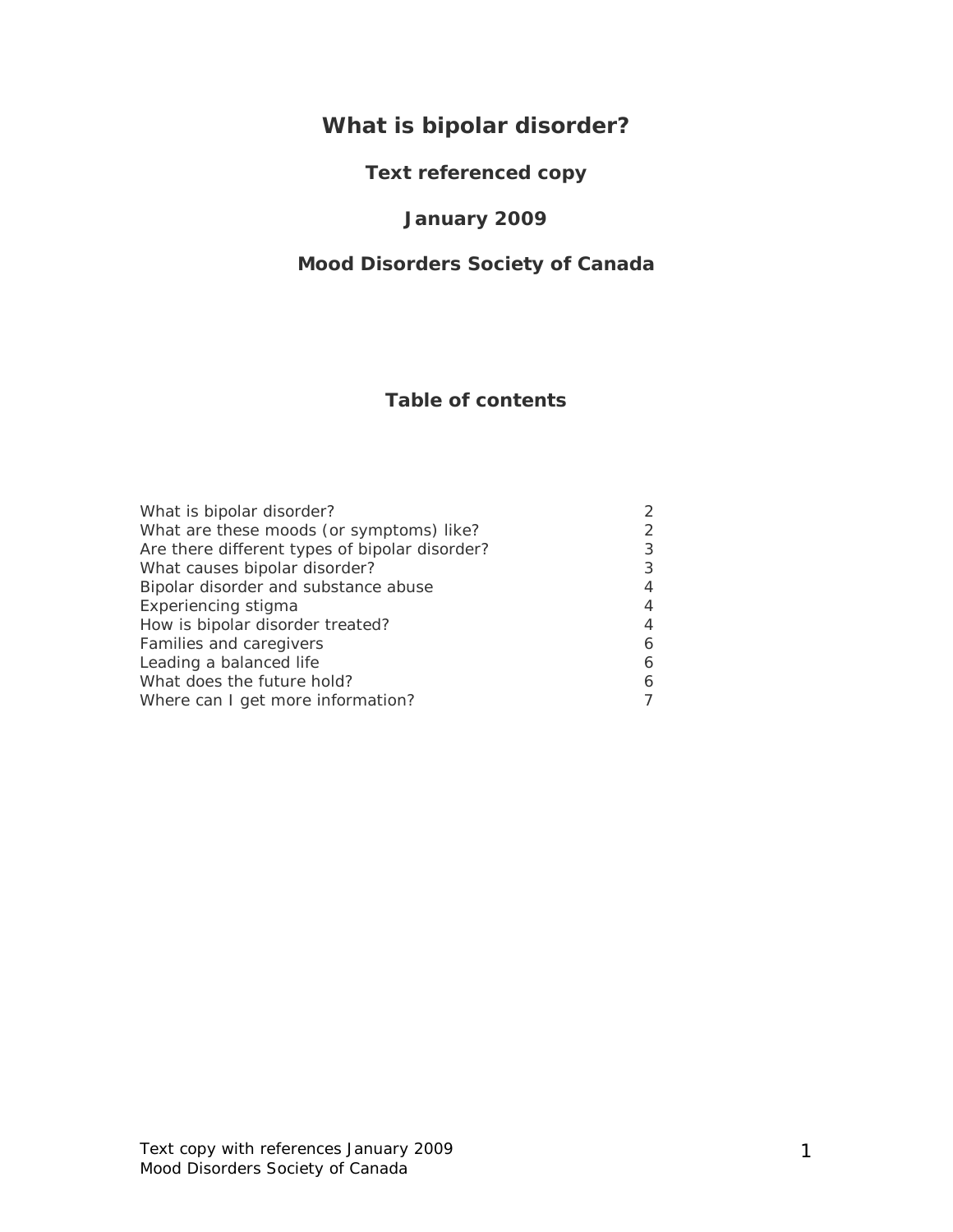### **What is bipolar disorder?**

We all get excited by new ideas, pursue our goals with passion, have times when we want to party with our friends and enjoy life to its fullest. There will also be times when we are sad and withdraw into quiet contemplation or feel angry when things are not working out as planned.

For people with bipolar disorder, these normal emotions can become a roller coaster ride of wild highs and devastating lows. Moods are driven, not by the events of life, but by a force of their own. Bipolar disorder (previously called manic-depressive illness) is a medical condition that involves changes in brain function leading to dramatic mood swings. These mood swings can be so severe that they impair normal functioning at work, at school and in relationships.

### **What are these moods (or symptoms) like?[1](#page-1-0)**

*Mania:* Mania often begins with a sense of heightened energy, creativity and social ease - feelings which can quickly progress to an extreme, continuous elevated mood involving an exaggerated sense of self-esteem, and an expansive or irritable mood. When manic, people become more physically active, talkative and distractible and show a reduced need for sleep. They may not be aware that anything is wrong and may also enjoy the feeling mania brings. Judgment becomes impaired resulting in greater risk-taking behaviour including overspending and sexual activity. In severe cases, the person may also experience psychotic symptoms such as hallucinations (hearing or seeing things that are not there) or delusions (believing things that are not true). A few people have a different experience of mania where, instead of feeling euphoric, they are angry and belligerent.<sup>[2](#page-1-1)</sup>

*Hypomania:* This is a milder form of mania that has similar but less severe symptoms and causes less impairment. During a hypomanic episode, the person may have an elevated mood, feel better than usual and be more productive. However, hypomania can rarely be maintained and is often followed by an escalation to mania or a crash to depression.

**Depression:** Depression can take many forms. Unlike normal sadness, depressive symptoms are intense, pervasive, persistent feelings of despair, hopelessness, and frustration. Some people feel angry and irritable or are consumed by feelings of worthlessness or guilt. There is a loss of energy, limited interest in normal activities, changes in weight and difficulties with sleep. Thinking is slowed, concentration impaired and decision-making becomes a challenge. At its extreme, depression can involve hallucinations and delusions. Suicide is a serious risk. Depression can cause considerable interruption in all aspects of life.  $3$ 

<span id="page-1-0"></span><sup>1</sup> Sources for the this information include *A report on mental illnesses in Canada* (2002) published by the Public Health Agency of Canada and available at[: http://www.phac-aspc.gc.ca/publicat/miic-mmac/index](http://www.phac-aspc.gc.ca/publicat/miic-mmac/index-eng.php)[eng.php](http://www.phac-aspc.gc.ca/publicat/miic-mmac/index-eng.php) and the *Diagnostic and Statistical Manual IV-TR*, a publication of the American Psychiatric Association.

<span id="page-1-1"></span><sup>&</sup>lt;sup>2</sup> Canadian Network for Mood and Anxiety Treatment: Help and resources. Available at: <http://www.canmat.org/resources/bipolar/index.html>

<span id="page-1-2"></span><sup>&</sup>lt;sup>3</sup> For further discussion on symptoms, see Bipolar Disorder, a publication of the National Institute of Mental Health available at: [http://www.nimh.nih.gov/health/publications/bipolar-disorder/complete](http://www.nimh.nih.gov/health/publications/bipolar-disorder/complete-publication.shtml)[publication.shtml](http://www.nimh.nih.gov/health/publications/bipolar-disorder/complete-publication.shtml)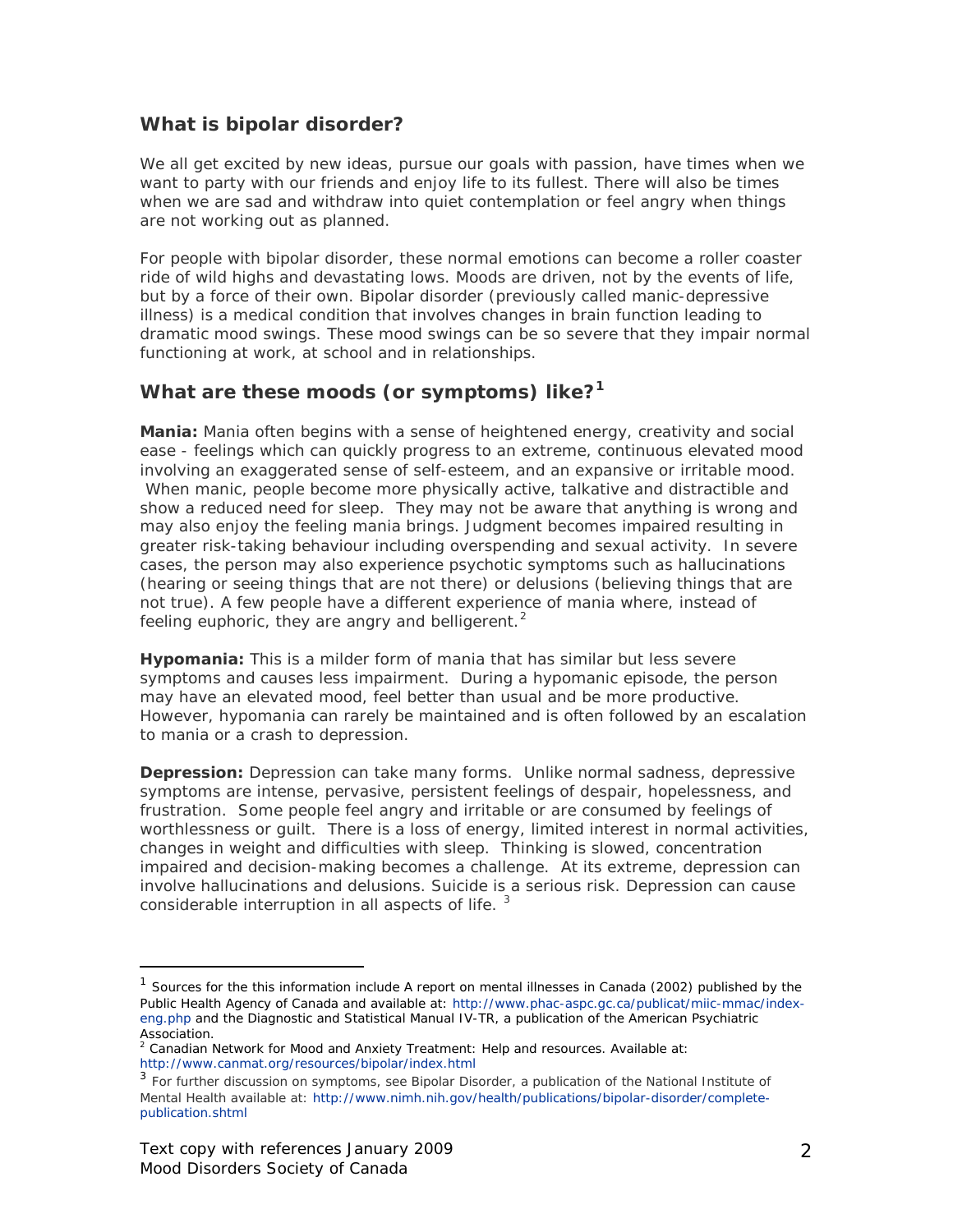### **Are there different types of bipolar disorder?**

Yes. The different types are based on the nature of the mood swings the person experiences. These differences can be important, as they will influence treatment approaches.

1. In *Bipolar I Disorder*, the person has manic episodes and almost always experiences depression at some stage.<sup>[4](#page-2-0)</sup>

2. In *Bipolar II Disorder*, the person has only hypomanic (the milder form of mania) and depressive episodes, not full manic episodes. Bipolar II Disorder may be hard to recognize if the person is seen as normally excitable, highly energized, and very productive. It also can be missed if there are limited social or work consequences. [5](#page-2-1)

3. In *Rapid-Cycling Bipolar Disorder*, there are at least four episodes per year, in any combination of mania, hypomania or depression. This is seen in 5 to 15% of people with bipolar disorder.<sup>[6](#page-2-2)</sup> Rapid cycling can be precipitated or worsened by the use of anti-depressant medication.<sup>[7](#page-2-3)</sup>

4. In *Mixed State Bipolar Disorder*, symptoms involve both mania and depression occurring at the same time or alternating frequently during the day. Due to the combination of high energy and depression, mixed state presents the greatest risk of suicide. <sup>[8](#page-2-4)</sup>

5. *Cyclothymia* is a milder form of bipolar disorder. Cycles of hypomania and depression are shorter and less intense. Episodes typically last for days rather than weeks. Cyclothymia does not include hallucinations or delusions.<sup>[9](#page-2-5)</sup>

#### **What causes bipolar disorder?**

No one knows for sure what causes bipolar disorder. It is not caused by bad parenting nor is it a consequence of moral weakness or a fault in character. Research shows that genes play a strong role.<sup>[10](#page-2-6)</sup> People with the disorder may be more vulnerable to emotional and physical stresses, a lack of sleep, the break-up of an important relationship, or drug and alcohol use. Changes in routine or excessive stimulation may trigger a manic episode. There is no laboratory test or x-ray that can be used to make a definitive diagnosis. Instead, a physician (usually a psychiatrist) takes a careful history and bases diagnosis on a group of symptoms that occur together.

<span id="page-2-1"></span><span id="page-2-0"></span><sup>4</sup> *Diagnostic and Statistical Manual IV-TR*, a publication of the American Psychiatric Association. <sup>5</sup> ibid

<span id="page-2-2"></span><sup>6</sup> Organization for Bipolar Affective Disorder (OBAD), Bipolar Disorder Fact Sheet. Available at: [www.obad.ca](http://www.obad.ca/)

<span id="page-2-3"></span> $7$  The Centre for Addiction and Mental Health: Bipolar disorder, an information guide. Available at: [www.camh.net](http://www.camh.net/)

<sup>8</sup> *Diagnostic and Statistical Manual IV-TR*, a publication of the American Psychiatric Association.

<span id="page-2-6"></span><span id="page-2-5"></span><span id="page-2-4"></span><sup>9</sup> *Diagnostic and Statistical Manual IV-TR*, a publication of the American Psychiatric Association. <sup>10</sup> The National Institute of Mental Health, Bipolar Disorder brochure available at:

<http://www.nimh.nih.gov/health/publications/bipolar-disorder/complete-publication.shtml>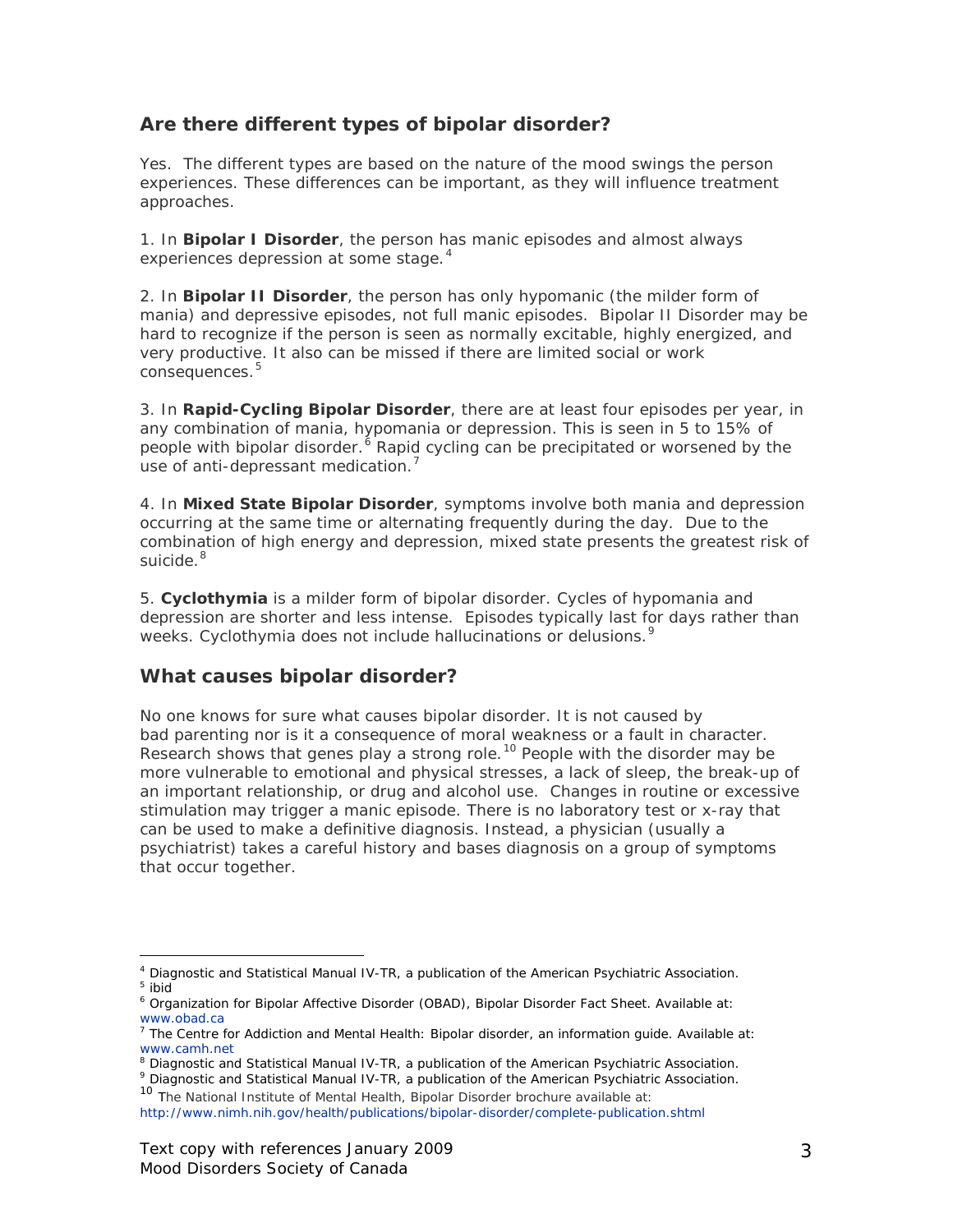Recent brain scan research is making progress in understanding differences in brain functioning that may accompany bipolar disorder.<sup>[11](#page-3-0)</sup>

Bipolar disorder usually begins in early adulthood, with the average age of onset around 18-24 years, although it can sometimes start in childhood or as late as the 40s or 50s. The younger a person is when they develop bipolar disorder, the more likely it is to have a genetic component. Bipolar disorder affects approximately 1.2% of the adult population. Men and women are equally affected.<sup>[12](#page-3-1)</sup>

On average, people with bipolar disorder will see three to four physicians and spend over eight years seeking help before they receive a correct diagnosis.<sup>[13](#page-3-2)</sup> Early diagnosis, proper treatment and finding the right medication are important as they lessen the effects of the disorder on individuals and families.

### **Bipolar disorder and substance abuse**

Research has shown that a significant percentage of people with bipolar disorder are also vulnerable to having substance abuse problems  $(60.7\%)$ .<sup>[14](#page-3-3)</sup> Distressed with wild swings of emotion, people can turn to drugs and alcohol to try and manage the symptoms of bipolar disorder, only to add further pain to their lives – and troubling consequences.

# **Experiencing stigma**

People can delay getting a diagnosis and seeking treatment for bipolar disorder for a variety of reasons but one is fear of what friends, family and employers might think. There is still a stigma attached to having a mental illness but social attitudes are gradually changing. One of the most difficult aspects of stigma, after diagnosis, is self-stigma – believing devaluing attitudes and blaming oneself for the illness. People with mental illness have learned strategies to counteract stigma. These strategies involve active involvement in their own treatment and recovery, joining peer support groups and, for some, speaking out about their experiences in public forums.<sup>[15](#page-3-4)</sup>

### **How is bipolar disorder treated?**

Effective treatment for bipolar disorder is a combination of many things, including education about the disorder to help understanding and self-management, substance abuse treatment, medication, psychotherapy, peer and self-help groups, and support from family and friends.

*Education:* Learning about bipolar disorder, its signs and symptoms, treatment and triggers is an essential part of illness self-management. With knowledge, people with bipolar disorder and their families are better equipped to prevent future relapses. This brochure is one step in the process of education. An internet search will reveal

 $11$  ibid.

<span id="page-3-1"></span><span id="page-3-0"></span><sup>&</sup>lt;sup>12</sup> Canadian Network for Mood and Anxiety Treatment: Help and resources. Available at: <http://www.canmat.org/resources/bipolar/index.html>

<span id="page-3-2"></span><sup>&</sup>lt;sup>13</sup> Quote from Dr. Gary Sachs, Director of Partners Bipolar Treatment Centre, Massachusetts general Hospital and Assistant Professor of Psychiatry, Harvard Medical School.

<span id="page-3-3"></span><sup>14</sup> Rush, B. (2002). Best practice for the treatment of concurrent disorders. Available at: [www.hc](http://www.hc-sc.gc.ca/)[sc.gc.ca.](http://www.hc-sc.gc.ca/)<br><sup>15</sup> Everett, B. (2006). Stigma: The hidden killer. Available at [www.mooddisordescanada.ca](http://www.mooddisordescanada.ca/)

<span id="page-3-4"></span>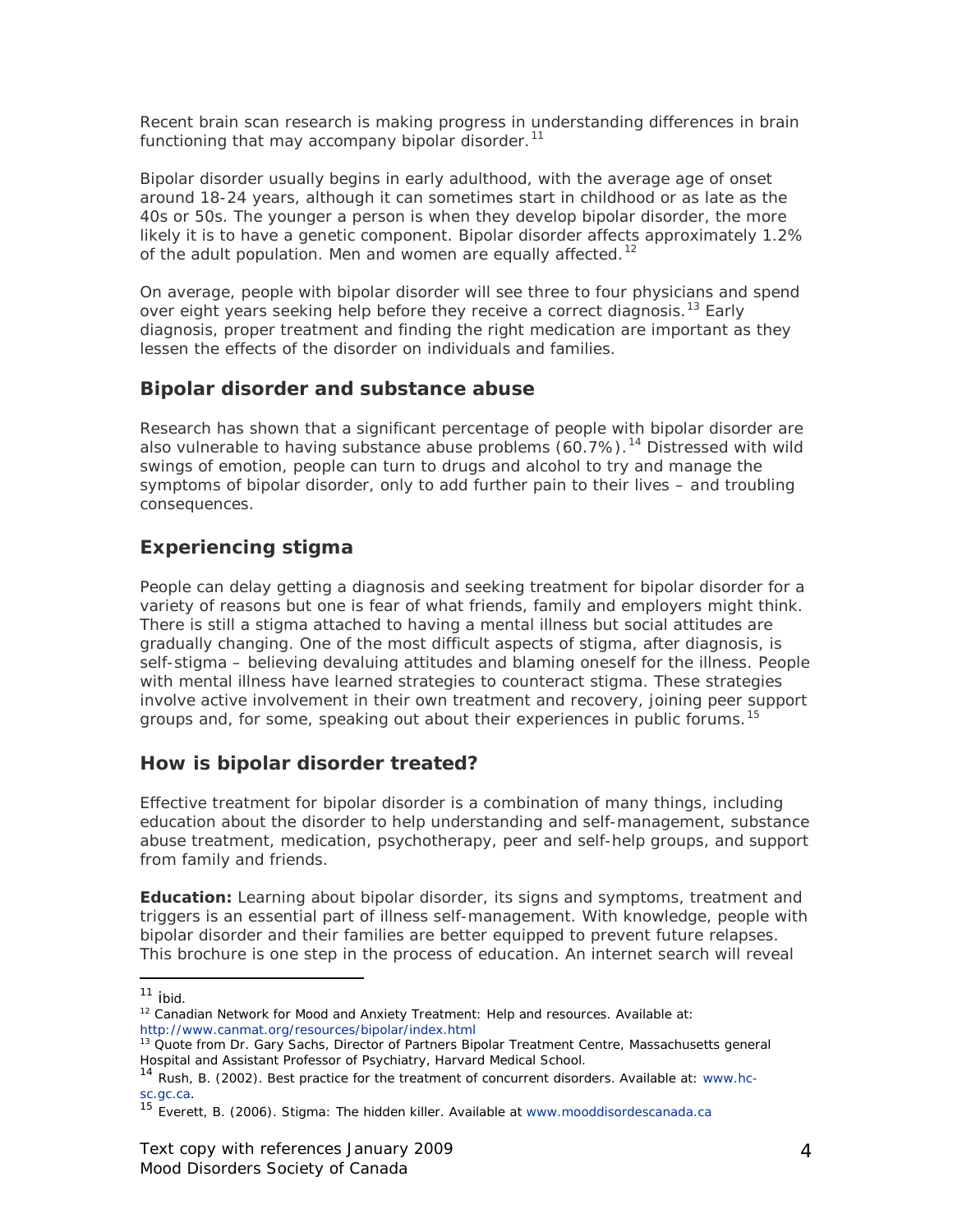literally hundreds of sources of information. Look for sites published by credible organizations such as universities, hospitals and consumer and family groups. Visit [www.mooddisorderscanada.ca](http://www.mooddisorderscanada.ca/) and look under Consumer and Family Resources for your educational needs.

**Substance abuse treatment:** People who have both bipolar disorder and substance abuse problems (called a concurrent disorder) need both problems addressed – in an integrated fashion. Addressing one problem while ignoring or neglecting the other does not lead to a positive outcome.<sup>[16](#page-4-0)</sup>

*Medication*:<sup>[17](#page-4-1)</sup> Medication is the cornerstone of treating bipolar disorder. Because bipolar disorder is a recurrent illness, people require long-term treatment. Most people will need a number of medications to manage their symptoms and maintain wellness. All medications affect chemicals in the brain called neurotransmitters. Finding the right combination of medications will require monitoring and discussion with a psychiatrist, as well as confidential consultations with a local dispensing pharmacist - noting that there are many choices and multiple combinations. While frustrating, the reality is that it can take long periods of experimentation to get the most effective combination. The following are categories of medication choices:

*Mood stabilizers:* Lithium was the first known mood stabilizer and is still in use today. It is thought to be less effective in mixed states and rapid-cycling bipolar disorder. Anticonvulsants are typically prescribed for epilepsy but are also recognized as mood stabilizers. Examples are valproic acid (many brand names) divalproex sodium (Epival), carbamazepine (Tegretol) and lamotrigine (Lamictal), gabapentin (Neurontin) and topiramate (Topamax). They have been found to be helpful in the treatment of bipolar disorder.

*Anti-psychotics:* Antipsychotic medications, used to control psychotic symptoms in several types of mental illnesses, may also be used in the management of people with bipolar disorder in the manic phase. The newer, commonly used anti-psychotics are olanzapine (Zyprexa), risperidone (Risperdal), ziprasidone (Zeldox - recently approved in Canada for bipolar disorder) and quetiapine (Seroquel, original formula and Seroquel XR, extended release – the only medications currently approved for use in both the manic and the depressive phases of bipolar disorder).

*Anti-depressants*: Anti-depressants are often used together with a mood stabilizing medication. Common ones are fluoxetine (Prozac), paroxetine (Paxil), sertraline (Zoloft), citalopram (Celexa), venlafaxine (Effexor), bupropion (Wellbutrin SR) and, as mentioned above, quetiapine (Seroquel, original formula and Seroquel XR, extended release). Anti-depressants must be used with caution as they can trigger mania and precipitate a cycle of frequent mood swings (rapid cycling).

*Anti-anxiety medication:* These medications can be effective during hypo-manic and manic episodes to instill much needed calm but are usually prescribed only for short periods of time because they are addictive. Examples are benzodiazepine (Valium), lorazepam (Ativan) and clonazepam (Rivotril).

*Medication maintenance:* People with bipolar disorder – just like people with other

<sup>&</sup>lt;sup>16</sup> ibid

<span id="page-4-1"></span><span id="page-4-0"></span><sup>&</sup>lt;sup>17</sup> The Centre for Addiction and Mental Health: Bipolar disorder, an information guide. Available at: [www.camh.net](http://www.camh.net/)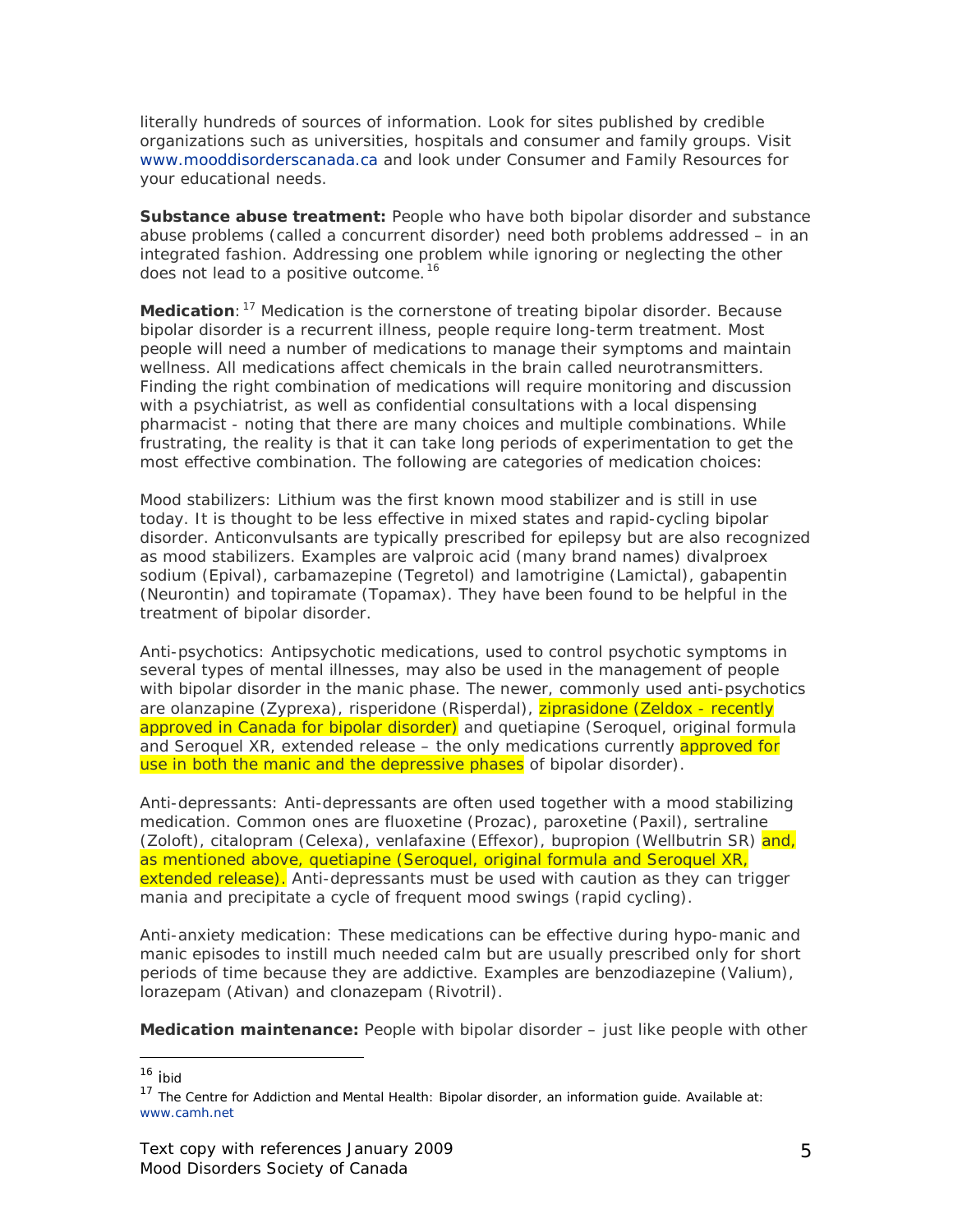illnesses – may take their medications in an inconsistent manner, and they may discontinue medication once they are feeling better, triggering a relapse. It is a hard fact, but there is no cure for bipolar illness. However, people with bipolar disorder can and do lead healthy productive lives. A critical ingredient in their wellbeing is managing their medication effectively and for the long term.

**Psychotherapy:** Psychotherapy is often used in conjunction with medications to treat bipolar disorder. Psychotherapy includes interpersonal (examination of patterns in relationship to self and others), cognitive-behavioural (examination of how thoughts and moods influence behaviours – and vice versa) and family therapy (examination of how close relationships can become healthy and supportive).

*Peer and self-help support groups:* Peer and self-help groups are an important part of treatment. These groups offer the welcome message, "you are not alone." Members exchange personal stories, ideas about effective treatment, share coping strategies and support one another through tough times. They also talk about experiences of stigma and share ways to support individual and group self-esteem.

# **Families and caregivers**

Families and friends who support people with bipolar disorder need support, themselves. Peer and self-help groups are considered an important way for them to understand what their loved one is experiencing and to help them to cope with their illness. These groups also offer families and caregivers the opportunity to share information, resources, and coping mechanisms to maintain their own mental health. Through personal experience, peers who have "been there" can help families discuss difficult topics such as medication maintenance – something families and caregivers struggle with regularly - as well as the painful aftermath of a manic or depressive episode. Provincial peer and self-help support associations and other useful resources can be found at [www.mooddisorderscanada.ca](http://www.mooddisorderscanada.ca/) under Consumer and Family Resources, Related Links.

# **Leading a balanced life**

Everyone benefits from balance in life but, for people with bipolar disorder, balance is even more important. Regular and healthy sleep patterns are crucial because lack of sleep can lead to relapse. Good nutrition, exercise, financial stability, something meaningful to do, participation in community, an enjoyment of nature or the arts, as well as attention to spirituality are additional ingredients in healthy living. Because of extra sensitivity to stress, people with bipolar disorder need to pay close attention to the quality of their personal and work relationships. No one can avoid stress all the time but an understanding that excessive stress is, in fact, dangerous for people with bipolar disorder is truly important.<sup>[18](#page-5-0)</sup>

# **What does the future hold?**

 $\overline{a}$ 

With proper treatment, people with bipolar disorder live full, productive lives. "Recovery" is the word that people are using to describe living with bipolar disorder.

<span id="page-5-0"></span><sup>&</sup>lt;sup>18</sup> Kusumakar, V et al (1997). The foundations of effective management of bipolar disorder. Canadian Journal of Psychiatry. Vol 42, Supplement 2, p. 69s - 73s.